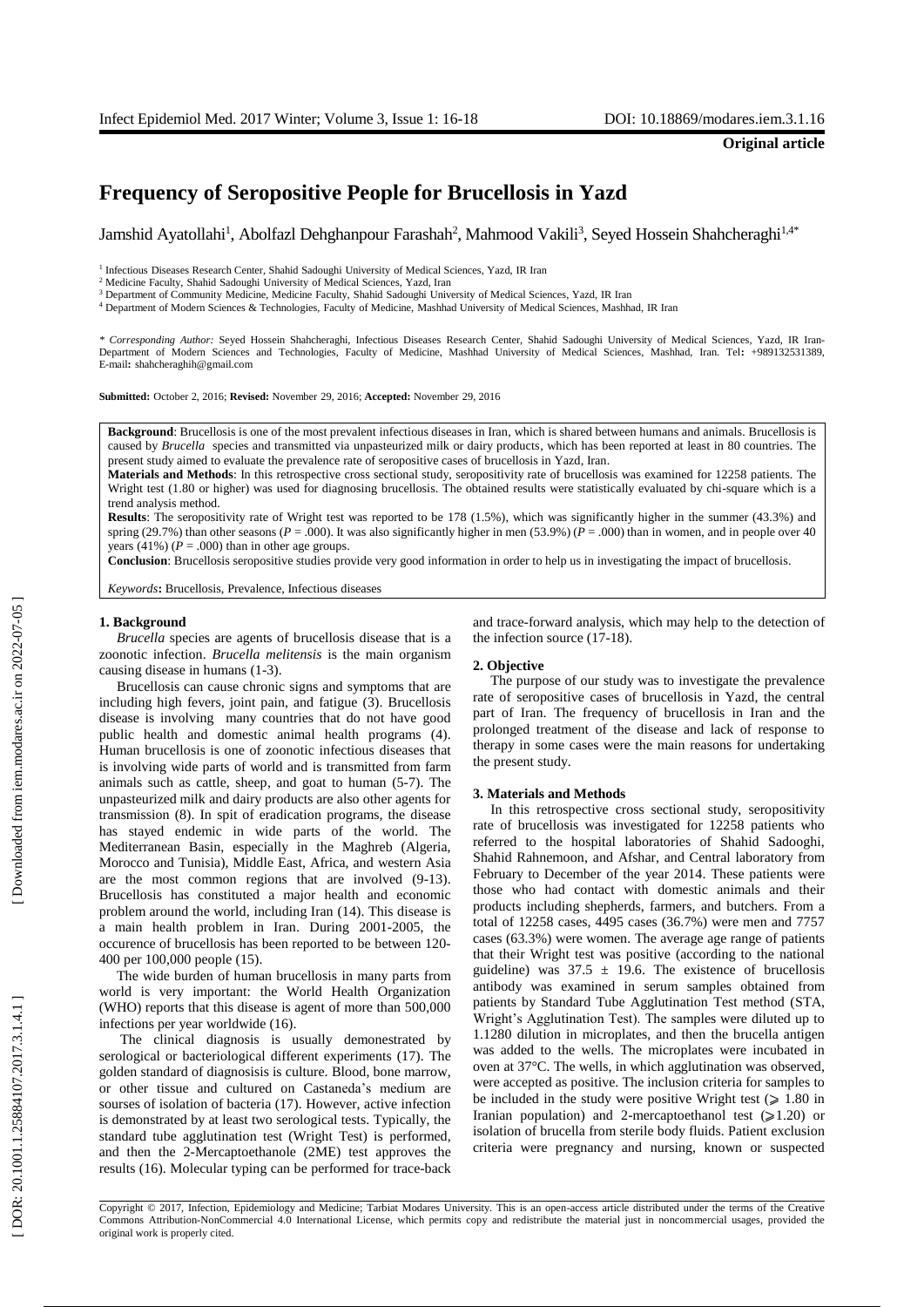hypersensitivity to tetracyclines or aminoglycosides, or other contradictions (15).

## *3.1. Statistical Analysis*

Statistical analysis was done using the Statistical Package for the Social Sciences ver. 16.0 (SPSS Inc., Chicago, IL, USA). *P*< .05 was accepted as significant. The present research protocol was approved by the research ethics committee of Yazd Shahid Sadoughi University of Medical Sciences with the ethic code as ir.ssu.rec.1395.157.

## **4. Results**

From a total o f 12258 cases, 4495 cases (36.7%) were m e n , and 7757 cases (63.3%) were wom en. All cases were tested for brucellosis , Wright test was positive for 178 (1.5%) cases and negative for 11616 (94.8%) cases.

The percentage of seropositivity of Wright test was significantly higher in men  $(53.9%)$   $(P = .000)$  than in women (Table1) . This rate was also significantly higher in people over 40 years  $(41\%)$  ( $P = .000$ ) than in other age groups (Table 2).

| <b>Table 1.</b> Result of Wright test based on sex. |                                   |           |      |  |  |  |
|-----------------------------------------------------|-----------------------------------|-----------|------|--|--|--|
| <b>Sex</b>                                          | Result of Wright test No. $(\% )$ | P-value   |      |  |  |  |
|                                                     | <b>Negative</b>                   | Positive  |      |  |  |  |
| Men                                                 | 4281 (36.9)                       | 96 (53.9) |      |  |  |  |
| Women                                               | 7799 (63.1)                       | 82 (46.1) | .000 |  |  |  |
| Total                                               | 12080 (100)                       | 178 (100) |      |  |  |  |

| <b>Table 2.</b> Result of Wright test based on age range. |                                   |                 |      |  |  |  |
|-----------------------------------------------------------|-----------------------------------|-----------------|------|--|--|--|
|                                                           | Result of Wright test No. $(\% )$ | P-value         |      |  |  |  |
| Age Range                                                 | <b>Negative</b>                   | <b>Positive</b> |      |  |  |  |
| Under 15 years                                            | 1024(8.7)                         | 26(14.6)        |      |  |  |  |
| 15-39 years                                               | 4373 (37.3)                       | 67(37.7)        |      |  |  |  |
| Above 40 years                                            | 6695 (46.2)                       | 73 (41)         | .000 |  |  |  |
| Total                                                     | 12092 (100)                       | 166 (100)       |      |  |  |  |

In this study, the average age range of those whose Wright test was positive, was  $37.5 \pm 19.6$  years.

The seropositivity percentage of Wright test was significantly higher in the summer (43.3%) and spring  $(29.7%)$  than in other seasons  $(P = .000)$  (Table 3).

| Table 3. Result of Wright test based on season. |                                    |                 |         |  |  |
|-------------------------------------------------|------------------------------------|-----------------|---------|--|--|
|                                                 | Results of Wright test No. $(\% )$ |                 | P-value |  |  |
| <b>Season</b>                                   | <b>Negative</b>                    | <b>Positive</b> |         |  |  |
| Spring                                          | 3237 (26.5)                        | 53(29.7)        |         |  |  |
| Summer                                          | 3441 (28.8)                        | 77(43.3)        |         |  |  |
| Autumn                                          | 2870 (23.7)                        | 30(16.9)        | .000    |  |  |
| Winter                                          | 2532(21)                           | 18(10.1)        |         |  |  |
| Total                                           | 12080 (100)                        | 178 (100)       |         |  |  |

#### **5. Discussion**

Brucella is considered primarily as an animal pathogen . Brucellosis affecte s a wide range of domestic and wild mammals. Human brucellosis is one of the world wide

zoonotic diseases that are transmitted from farm animals such as cattle, sheep , and goat to human (5 -7). The unpasteurized milk and dairy products are also important agents for transmission of disease. Brucellosis is still one of the infectious diseases which are widespread in the Middle East (19). This study investigated the prevalence rate of seropositive cases of brucellosis in the central area of Iran.

In a study conducted in Turkey , 889 cases were m e n , and 2024 cases were wom en. At the end of the survey, it was reported that from a total of 525 (18%) patients sera, high level (1 .40 dilution) of specific antibodies was idetified in 380 (18 .8 %) women and 145 (16 .3 %) men. There was no significant difference between the positivity distribution, and general positivity percentages between men and women (19 ), but in the present study , the seropositivity rate of Wright test was significantly higher in men ( 5 3.9%) than in women .

In another study conducted in Iran , the frequency distribution of age, sex, seasons , and clinical signs were studied. From a total of 12816 patients examined for serological tube tests, Wright test was positive in 559 cases (4.4%). The seropositivity rate of Wright test was higher in men (57.1%), summer (24.5%) , and the age group of 20 -40 years (20 ). Therefore, these findings are similar to the present study because of highe r prevalence rate of brucellosis seropositivity in men (53.9%) and summer season (43.3%).

In another study conducted in Iran , from a total of 318 cases, Wright test was positive in 42 (13.2%) cases, among whom 20 (47.6%) cases were women, and 22 (52.4%) cases were men. By conducting Wright test  $(1.80 \le)$ , 42 cases (13.2%), and by conducting 2ME test (1.80  $\leq$ ), 34 cases (7.10%) were demonestrated to be positive. The seropositivity rate of Wright test was higher in the age group of 20 -29 years (26.2%) (21 ). The findings of this study was also similar to our study because of the higher prevalence rate of seropositivity in men .

#### **6. Conclusion**

Seropositivity investigation for brucellosis provides useful information to aid us in understanding its epidemiological patterns , assessing its impact, paving the way to define the most suitable approaches for confining the disease within acceptable limits.

### **Conflict of Interests**

The authors declare there is no conflict of interest regarding the publication of this paper.

## **Acknowledgements**

The authors would like to thank Infectious Diseases Research Center of Yazd Shahid Sadoughi University of Medical Sciences for their kind assistance in doing this study.

### **Authors' Contribution**

Dr. Ayatollahi designed the study, Shahcheraghi wrote the manuscript, Dehghanpour Farashah performed the experiments and Dr. Vakili analyzed data.

#### **Funding/Support**

The authors declare that there is no financial support from the project.

#### **References**

1. Teklue T, Tolosa T, Tuli G, Beyene B, Hailu B. Sero -prevalence and risk factors study of brucellosis in small ruminants in southern zone of Tigray region, northern Ethiopia. Trop Anim Health Prod . 2013; 45 (8): 1809 -15.